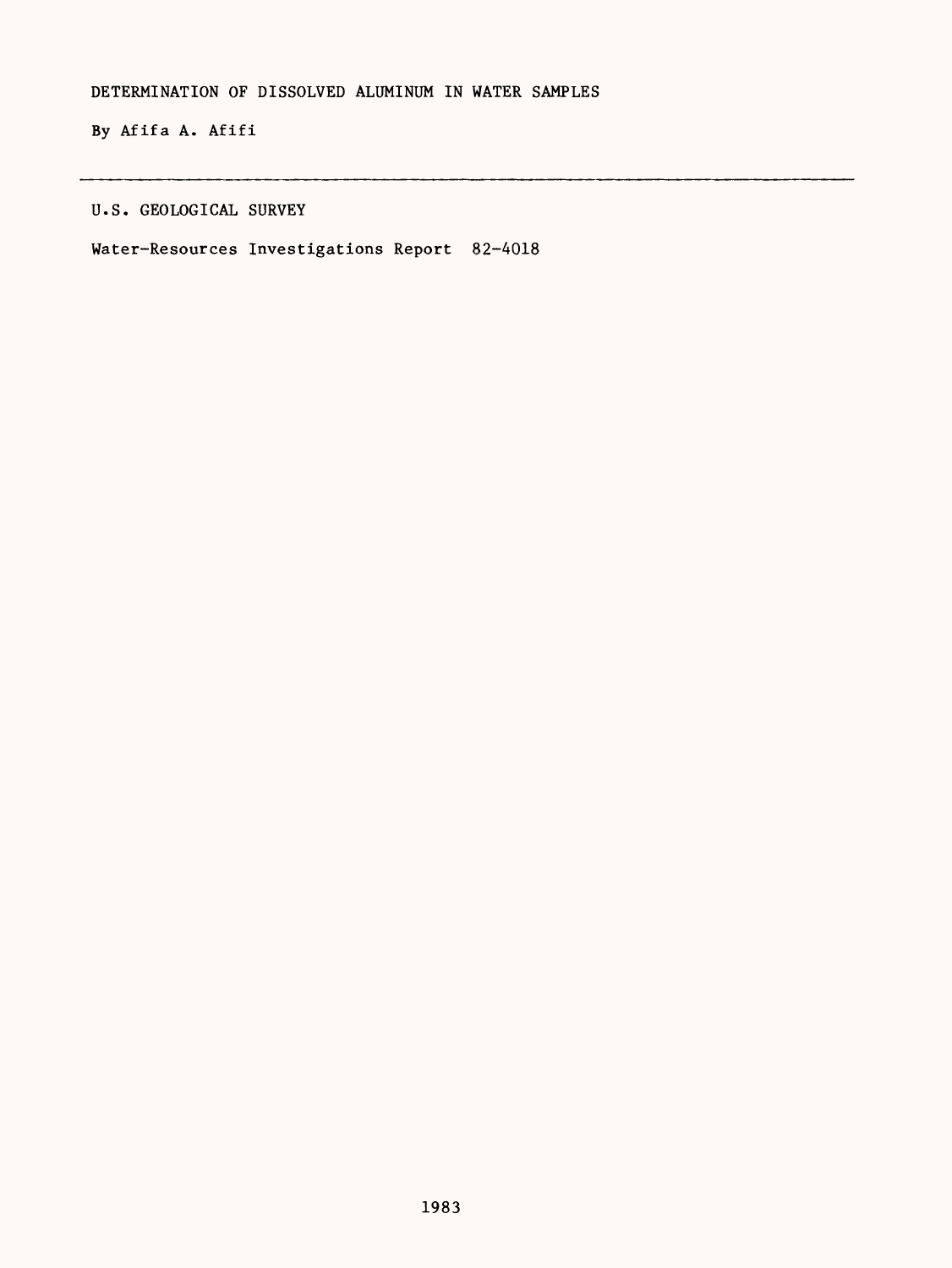### UNITED STATES DEPARTMENT OF THE INTERIOR

JAMES G. WATT, **Secretary**

GEOLOGICAL SURVEY

Dallas L. Peck, Director

For additional information write to:

 $\mathcal{L}^{\mathcal{L}}$ 

Office of Regional Hydrologist, NR U.S. Geological Survey 432 National Center Reston, Virginia 22092

Copies of this report can be purchased from:

Open-File Services Section Western Distribution Branch U.S. Geological Survey Box 25425, Federal Center Lakewood, Colorado 80225 (Telephone: (303) 234-5888)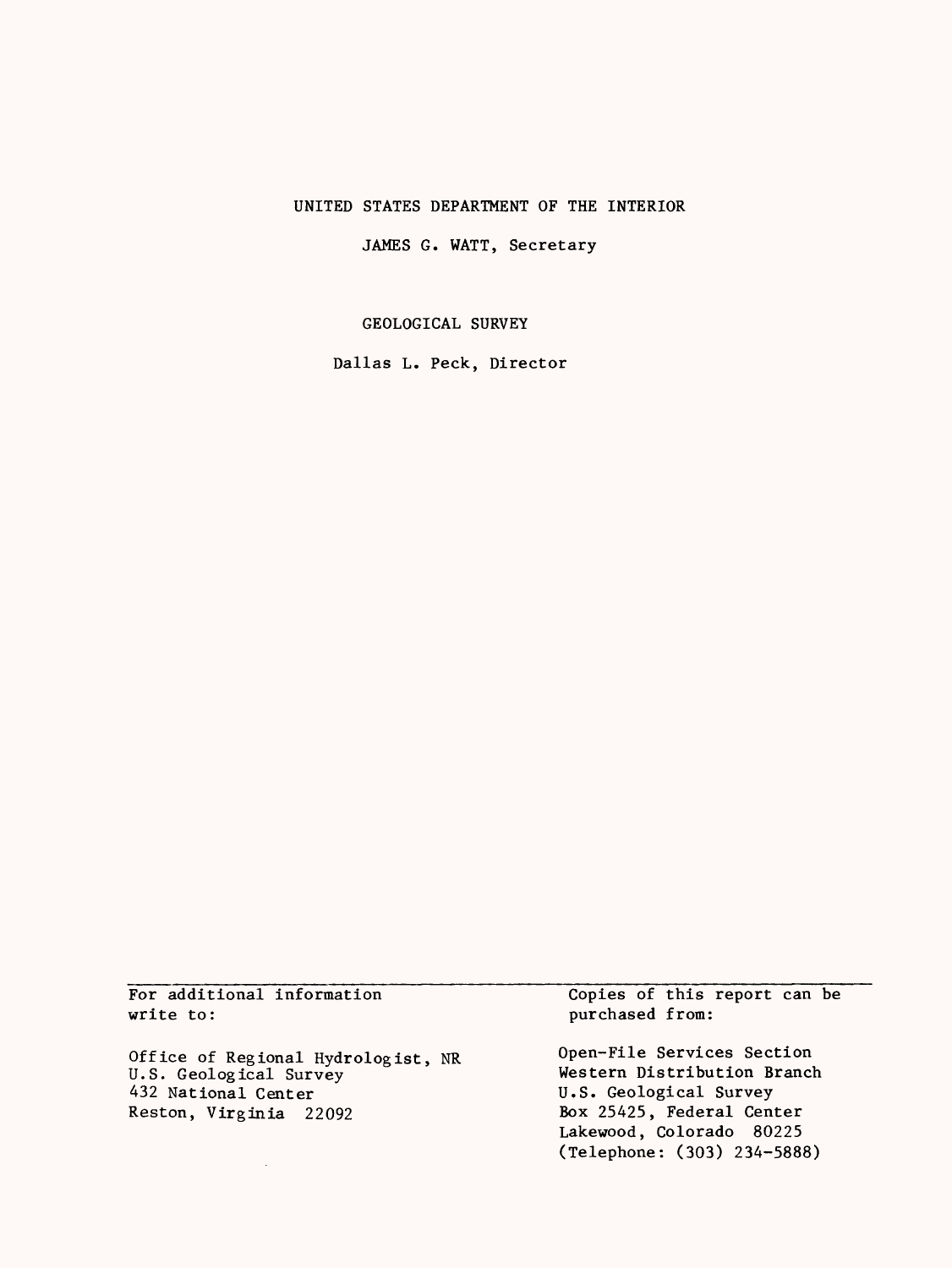## **CONTENTS**

## Page

| $\Delta$ |
|----------|
| -6       |
|          |

-

# ILLUSTRATIONS \_\_\_\_\_\_\_\_\_

|  | Figure 1. Effect of different filters on aluminum concen-<br>tration in prepared standard solutions.------------                               | - 8 |
|--|------------------------------------------------------------------------------------------------------------------------------------------------|-----|
|  | Figure 2. Optimum range of the methyl isobutyl ketone                                                                                          |     |
|  | Figure 3. Sketch showing cation-desalting column<br>for separation of nonlabile aluminum ---------------                                       | 10  |
|  | Figure 4. Example of analysis of rainwater by<br>methyl isobutyl ketone extraction<br>using the standard addition technique --------------- 11 |     |
|  |                                                                                                                                                |     |
|  | <b>TABLES</b>                                                                                                                                  |     |
|  |                                                                                                                                                |     |

| Table 1. | Results of analyses for aluminum in various types of<br>water samples ----------------------------------    | 12 |
|----------|-------------------------------------------------------------------------------------------------------------|----|
|          | Table 2. Results of analyses for aluminum in natural water<br>samples before and after addition of aluminum |    |

standard 13

 $\sim 10^{-11}$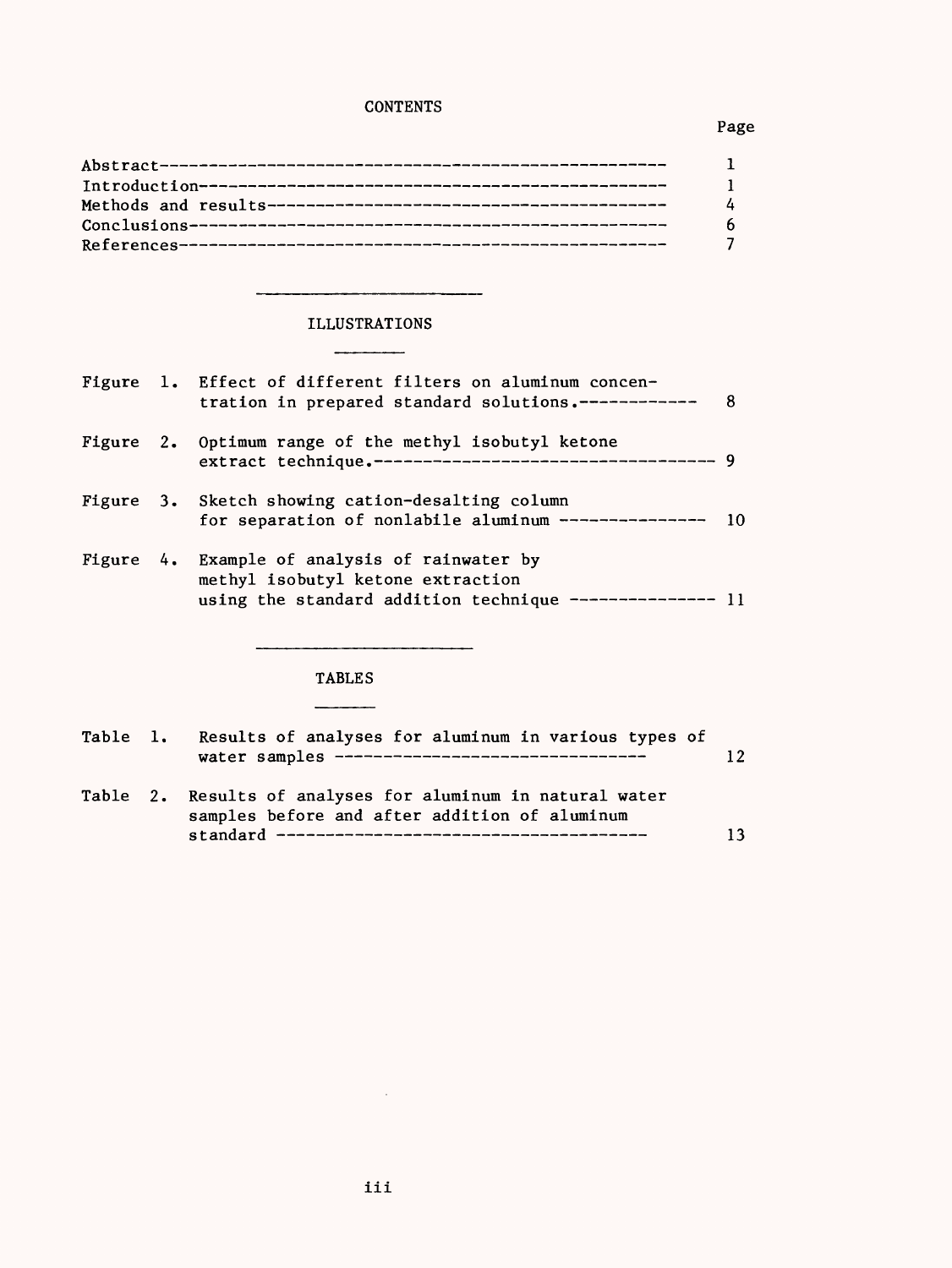#### By Afifa A. Afifi

#### ABSTRACT

A technique has been modified for determination of a wide range of concentrations of dissolved aluminum (Al) in water and has been tested. In this technique, aluminum is complexed with 8-hydroxyquinoline at pH 8.3 to minimize interferences, then extracted with methyl isobutyl ketone (MIBK). The extract is analyzed colorimetrically at 395 nm. This technique is used to analyze two forms of monomeric Al, nonlabile (organic complexes) and labile (free Al, Al sulfate, fluoride and hydroxide complexes).

A detection limit 2  $\mu$ g/L is possible with 25-ml samples and 10-ml extracts. The detection limit can be decreased by increasing the volume of the sample and (or) decreasing the volume of the methyl isobutyl ketone extract. The analytical uncertainity of this method is approximately  $\mp 5$  percent. The standard addition technique provides a recovery test for this technique and ensures precision in samples of low Al concentrations. The average percentage recovery of the added Al plus the amount originally present was 99 percent.

Data obtained from analyses of filtered standard solutions indicated that Al is absorbed on various types of filters. However, the relationship between Al concentrations and absorption remains linear. A test on standard solutions also indicated that Al is not absorbed on nitric acid-washed polyethylene and polypropylene bottle walls.

#### INTRODUCTION

The major problem encountered by many investigators in analyses of aluminum (Al) in natural water is to distinguish dissolved Al from particulate Al. Previously it was assumed that filtration of water samples through 0.45- µm filters removes all particulate matter from water. However, this assumption was shown to be incorrect (Hemn and others, 1973; Kennedy and others, 1974; and Barnes, 1975). It was found that filtration through filters with pore size as small as  $0.1$   $\mu$ m does not remove all the particulate matter present in natural water samples (Barnes, 1975, and Stoffyn, 1979).

To overcome this problem, Stoffyn (1979) used two fluorimetric methods for determination of dissolved monomeric Al. Both methods, the Lumogallion (Shigematsu and others, 1970, and Hydes and Liss, 1976) and the Manganon (Dagnall and others, 1965) are based upon the formation of an organic chelate with Al. When excited to fluoresence at a given wavelength, the chelate emits a quantity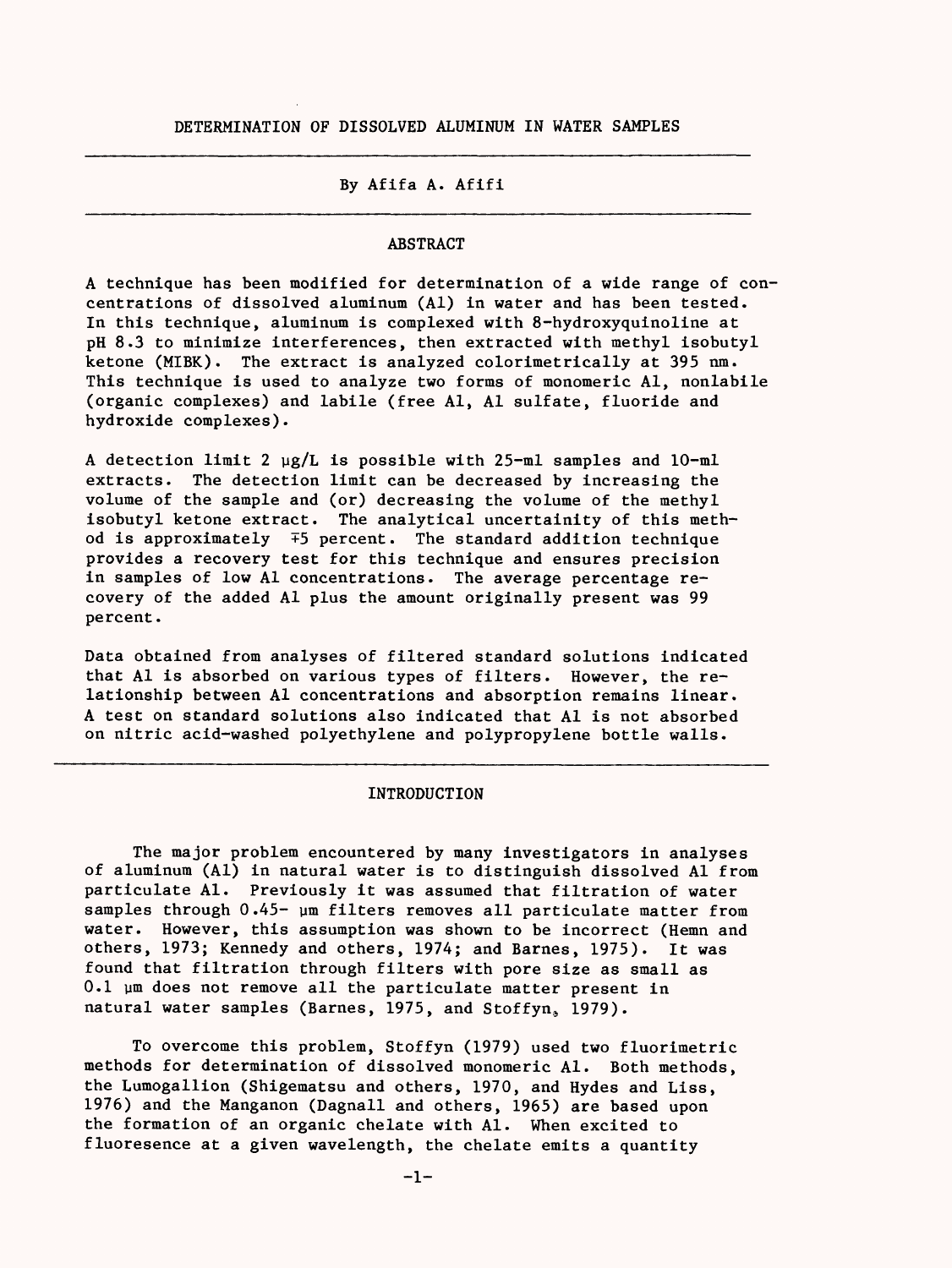of light proportional to Al concentration in the original sample. The detection limits of the Lumogallion and the Manganon methods for Al are 0.05 and 0.3  $\mu$ g/L, respectively. Both methods have high sensitivity; however, fluoride, iron and organic matter contents of the water interfere with the accuracy and precision of Al determintion.

Another problem encountered by several workers in the determination of Al and other trace metal is absorption of the dissolved elements on the sampling container wall (Stoffyn, 1979). Acidification of the sample with Ultrex<sup>1</sup>/ nitric acid to pH  $\leq$ 1.5 was found to eliminate this problem (Subramanian and others, 1978). However, acidification changes distribution of elemental species, which is not desirable, particularly in Al determination. Colloidal polymeric aluminum and strong alumino-organic complexes are acid soluble. Stoffyn (1979), p. 121-149, used Teflon bottles to reduce the absorption of dissolved Al on the sampling container walls. Barnes (1975), suggested extraction of Al immediately after collection if only dissolved equilibrium Al species are to be determined.

Driscoll (1980), p. 103-113, originally used the Ferron-orthophenanthroline colorimetric technique for Al determination. However, later he found that the methyl isobutyl ketone (MIBK) extract method, which was originally developed by Barnes (1975), is advantageous (Driscoll, oral communication, 1981). The method is based on chelating Al with 8-hydroxyquinoline (oxine) at pH 8.3, extracting Al-oxinate with MIBK and determining the Al in the extract by atomic absorption spectrophotometry  $(A.A.)$ . The optium range of the MIBK extract technique is  $2-50 \mu g/L$  for 400-mL samples, but the range may be extended for waters containing higher concentrations of Al by extracting from a smaller volume. Standards should be extracted from the same size aliquots as used for the sample (Barnes, 1975).

Aluminum reacts with 8-hydroxyquinoline in a pH range of 4.2- 11.5 (Morrison and Freiser, 1957; and Sandell, 1959). A pH 8.3 was chosen as optimum to minimize interferences of calcium and magnesium at higher pH and fluoride at lower pH (Barnes, 1975). Iron (Fe) reacts with 8-hydroxyquinoline under the optinum conditions of this technique. Addition of hydroxylamine, hydrochloride, and phenanthroline - 1,10, reduces the Fe $^{37}$  to Fe $^{27}$ , and eliminates iron interference in the MIBK extract (Barnes, 1975).

May and others (1979) developed an extraction technique based on chelating Al with 8-hydroxyquinoline, then extracting with toluene. They measured the toluene extract colorimetrically at 395 nm. The detection limit of this technique is  $0.2 \mu g/L$  for  $100-\text{mL}$  samples. Preliminary extractions with chloroform solutions of diethylammonium diethyldithiocarbonate eliminate interferences due to dissolved V, Fe, Ni, Cu, Ga, Mo, and U.

 $\frac{1}{x}$  The mention of brand name does not constitute endorsement by U.S. Geological Survey.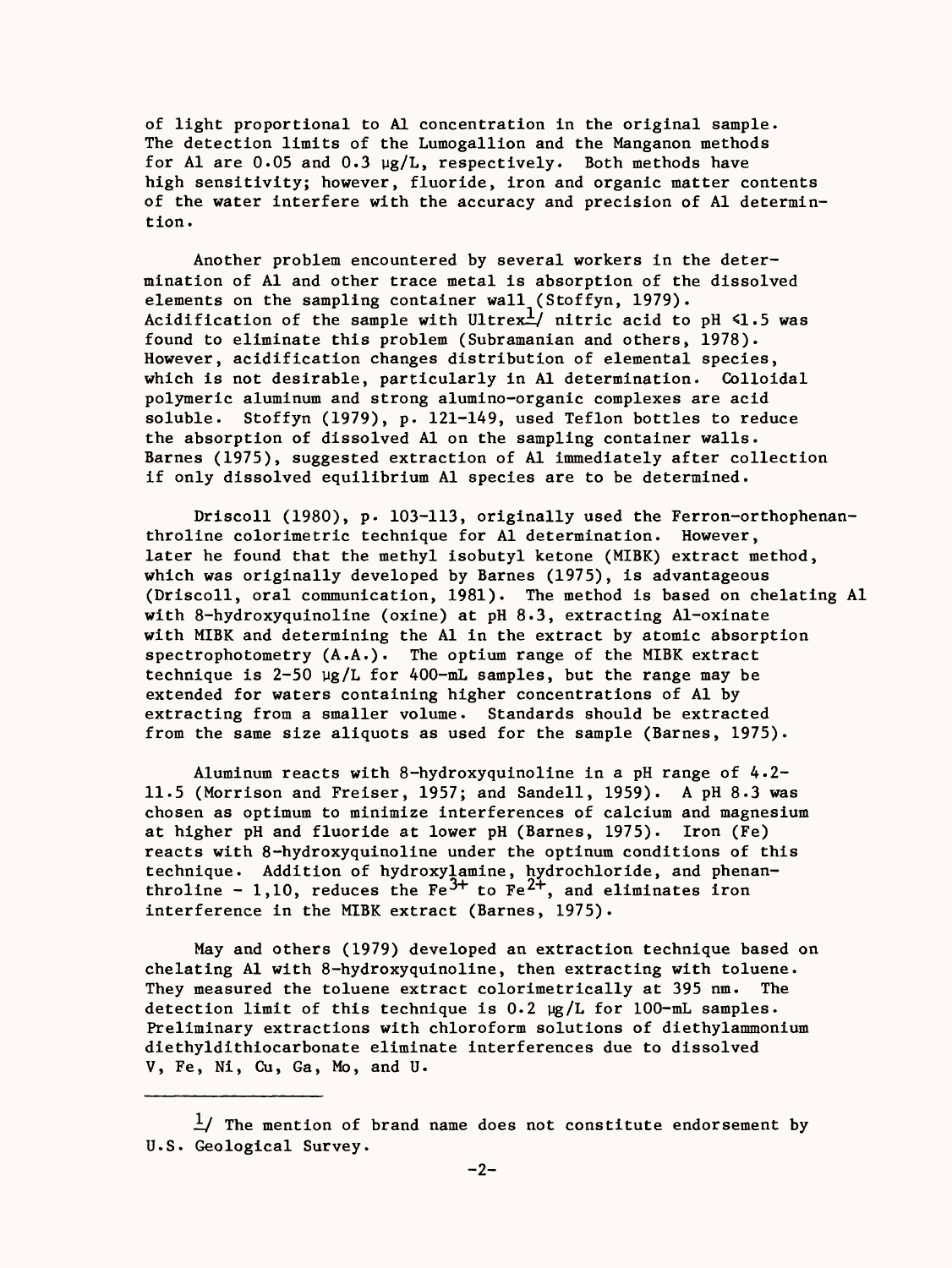Driscoll found that the color of the MIBK extract is stable and not time dependent as is the organic chelate used in the fluorometric method (Driscoll, oral communication, 1981). Accordingly, he determined the Al concentration colorimetrically at 395 nm. Because this method is sensitive only to dissolved Al, Driscoll did not filter the water samples thus eliminating the problem of Al absorption on filters. He also extracted the samples in the field to eliminate Al absorption on the sample bottle walls.

Three fractions of Al in natural water are measurable, nonlabile monomeric (monomeric alumino-organic complexes), labile monomeric (free Al, monomeric Al sulfate, fluoride and hydroxide complexes), and acid soluble (colloidal polymeric, strong organic complexes). Acid soluble Al is determined as the difference between total Al acid digested and total monomeric Al. Total monomeric Al are separated into nonlabile (cation-desalted) and labile fractions by passing the water sample through a column of strongly acidic cation-exchange resin (Amberlite-120). Driscoll (1980) found that the cation-desalted Al measurement is dependent on flow rate through the resin column. He suggested a constant high flow rate of 35 mL/min to minimize organic complex disruption by the resin. Driscoll (1980) used a Mariotte flask reservoir to maintain a constant operating pressure and to minimize variations in the flow rate.

The purpose of this report is to test the accuracy and precision of the MIBK extract technique and its suitability for Al determination in rain, surface waters, ground waters, and effluents obtained from leaching various types of rocks with acidified water. The present study investigates the accuracy, precision, and detection limit of this technique and reports methods for improvement. The purpose of the report also is to test the effect of filteration of water samples and the storage of samples in conventional polyethylene (CPE), linear polyethylene (LPE), and polypropyene (PP) bottles on accuracy of Al determination.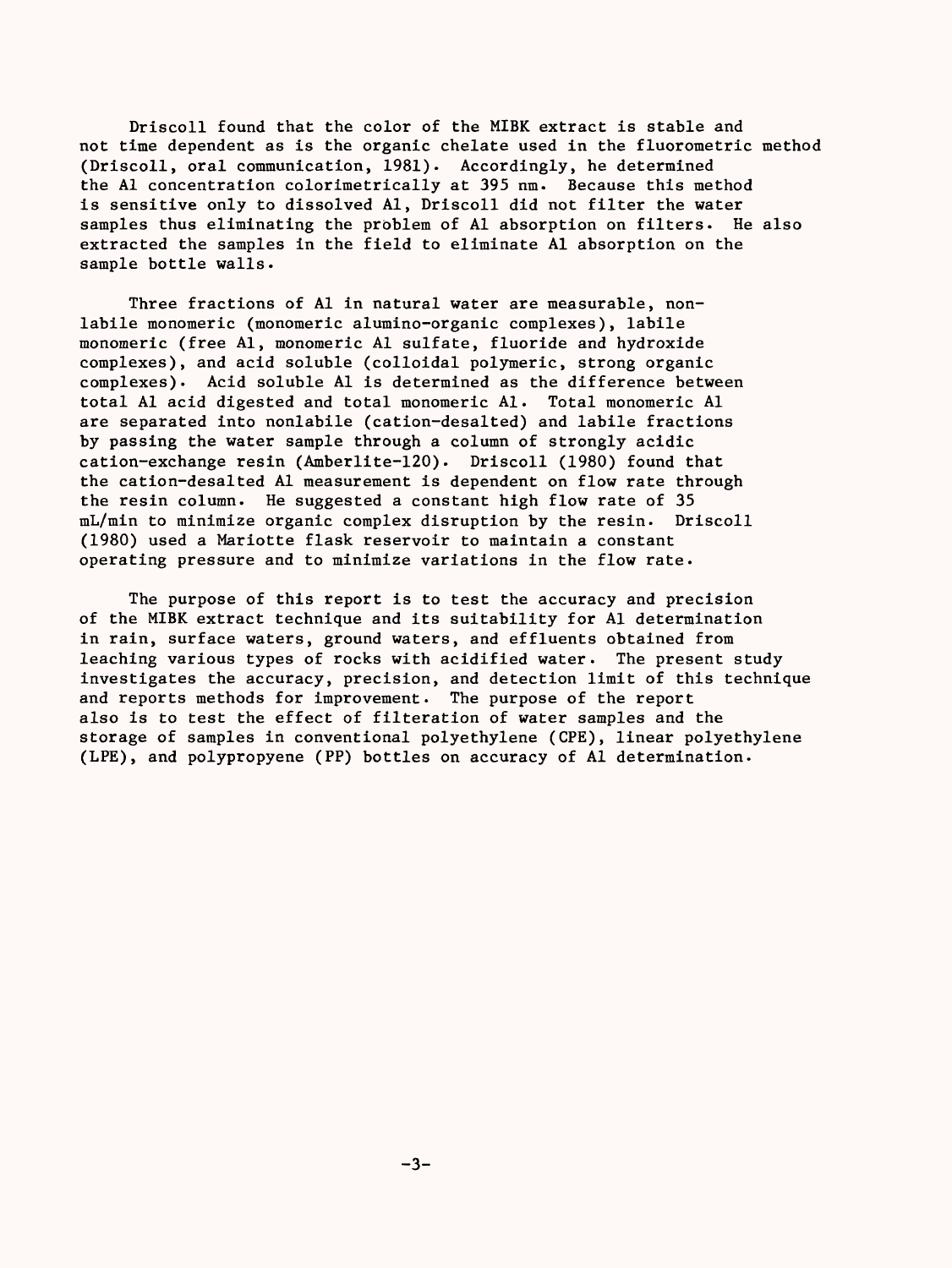#### METHODS AND RESULTS

A modification of the MIBK extract technique as described by Barnes (1975) has been adopted. The volume of the samples and the standards are reduced to 25 mL instead of 400 mL used by Barnes. The volume of the reagents added are reduced concomitantly. Two drops of phenol-red indicator, and 0.5 mL of 5 percent 8-hydroxyquinoline are mixed with a 25 mL sample in a separatory funnel. Ten molar NH40H is added, dropwise, while swirling until the solution turns red (pH  $\approx$  8), then 1-mL buffer solution with a pH of 8.3 (233 mL of 10 M NH4 OH and 115 mL of glacial acetic acid per liter) and 10 mL MIBK are added immediately.

The funnel is shaken vigorously for at least 10 seconds but no more than 30 seconds after which the phases are separated. The MIBK extract is collected. Aluminum concentration is determined colormetricly by measuring the absorbance of the MIBK extract at a wavelength of 395 nm.

Samples containing high concentrations of iron turn a greenishblack color or precipitate with the addition of 8-hydroxyquinoline. When this occurs, the sample is discarded and a new aliquot is treated to reduce the Fe<sup>3+</sup> to Fe<sup>2+</sup> before the extraction of Al. The treatment involves addition of 1 mL of 20 percent hydroxylamine hydrochloride and  $1$  mL of 1 percent phenanthroline - 1,10, adjustment of pH to  $4$ , and a reaction time of at least 30 minutes.

To test the effect of various filters on Al concentrations, 4 sets of standards each containing 25, 50, 75, and 100  $\mu$ g/L were filtered, then analyzed. The filters tested were  $0.1$ - $\mu$ m and  $0.4$ - $\mu$ m cellulose acetate,  $0.45$ - $\mu$ m Teflon and  $0.45$ - $\mu$ m silver. The results of the test (fig. 1) indicate that absorbance of Al does occur on all kinds of filters. However, the relationship between Al concentrations and absorbance remains linear. The least absorbance occurs on cellulose acetate filters.

An experiment was made to determine whether the use of Teflon bottles to collect water samples is necessary to reduce absorption of Al as suggested by Stoffyn (1979). Four sets of standards each containing 10, 25, 50, 75, 100, 200, and 500 yg/L prepared and stored for 14 days. One set was contained in Teflon bottles, the others were contained in CPE, LPE, and PP bottles. These bottles were presoaked in 50 percent nitric acid for at least 24 hours then rinsed thoroughly and soaked in deionized water for at least 48 hours. The deionized water was changed several times. Treatment with nitric acid is believed to saturate the absorption sites in polyethylene and polypropylene with nitrate. Klouda (1977), p. 50-52, used this method to clean bottles; however he used concentrated nitric acid.

The results of that test indicate that no Al adsorption occurs on nitric acid washed CPE, LPE, and PP bottle walls. The results in figure 2 indicate that the optimum range of the MIBK extract technique may be extended to  $1,500 \text{ µg/L}$  if the volume of the sample is reduced to 25 mL.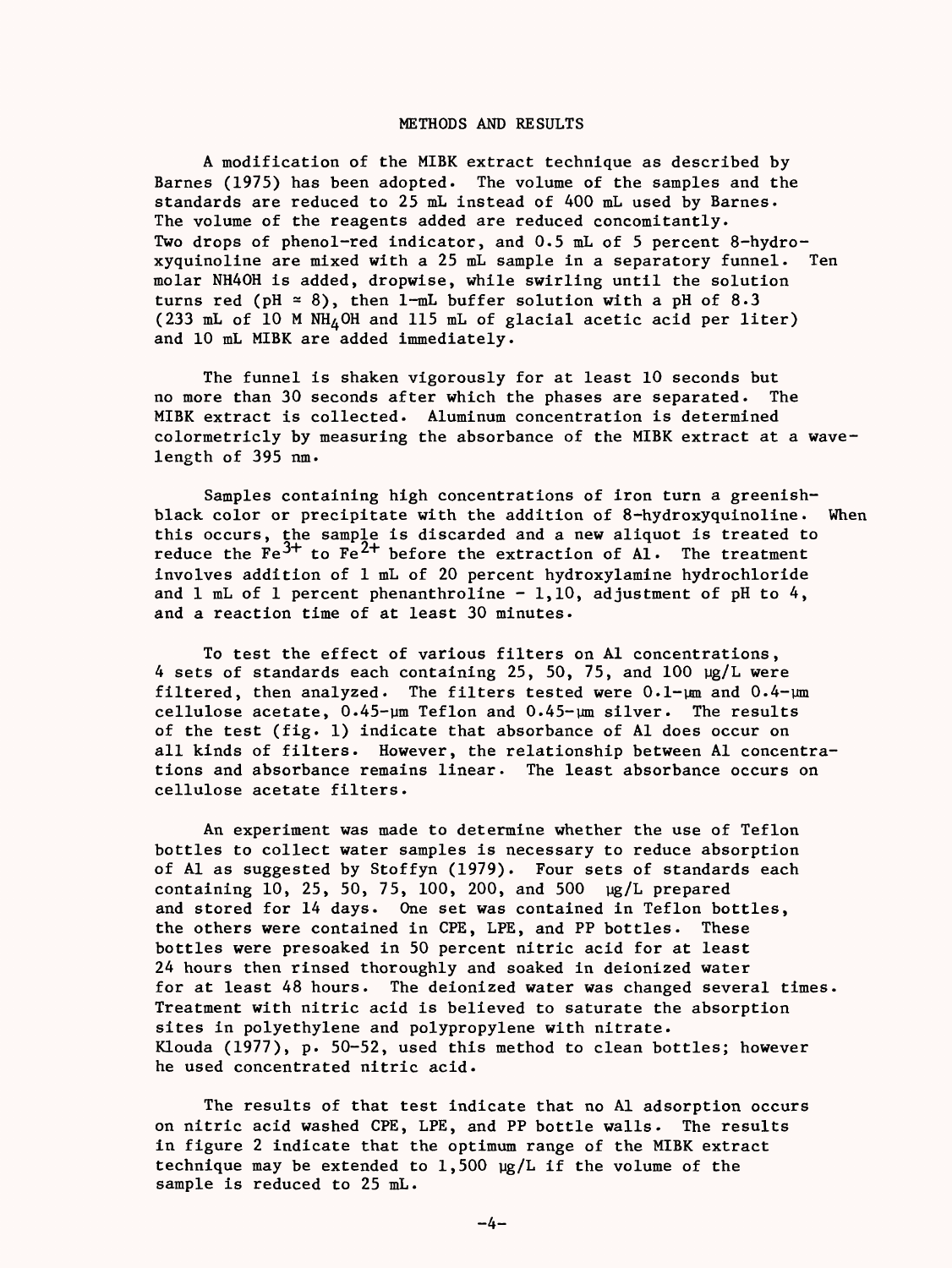In order to determine the suitability and precision of the MIBK extract technique for Al determination in various types of water of interest to us, rain water, surface water, and spring water from watersheds developed on various bedrock were collected and analyzed. Effluents obtained from leaching sandstone and granite with acidified water of pH 2 and 5 were analyzed. Samples were prepared and analyzed in triplicate, to determine the precision of the technique.

Of major interest is the determination of total monomeric Al. Separation of the nonlabile fraction of monometric Al in natural water was also tested. Amberlite-120 was used to separate both forms of monomeric Al. The method used is based on the method  $de$ scribed by Driscoll (1980). A flow rate of approximately 35 mL/min was used. A constant flow was maintained using a constant operating pressure and control valves (Fig. 3). After the cation-desalted sample (nonlabile) is collected, 100 mL of sodium chloride solution eluent was passed through the resin prior to introduction of the next sample. Total Al (monomeric and colloidal) was also measured using the flameless atomic absorption technique. Injection of samples into the combustion furnace was done by an automatic sampler to reduce the effect of manual injection on the reproducibility of the results.

It was found that 25 mL is a suitable sample volume for  $\text{Al}^{\text{3+}}$ determination in most surface and ground water. However, some of the effluents obtained from the leaching experiment needed dilution. The volume of rain samples usually has to be at least 100 mL. However, using the standard addition technique and reducing the volume of the MIBK extract to 5 mL, it was possible to determine monomeric Al in 25-mL rain samples (fig. 4).

The results of the analyses (Table 1) indicate that differences in the concentrations of Al in the triplicate extractions of natural samples are about ±5 percent. However, the difference is higher in some of the samples from the leaching experiments because of the analytical error resulting from dilution. To test the accuracy of the MIBK extract technique, recovery tests were done on the natural samples collected. Known amounts of Al, ranging in concentrations between 5 and 20  $\mu$ g/L were added to aliquots of the natural samples, then the total Al was extracted. The average recovery of the added Al plus the amount originally present was 99 percent (table 2).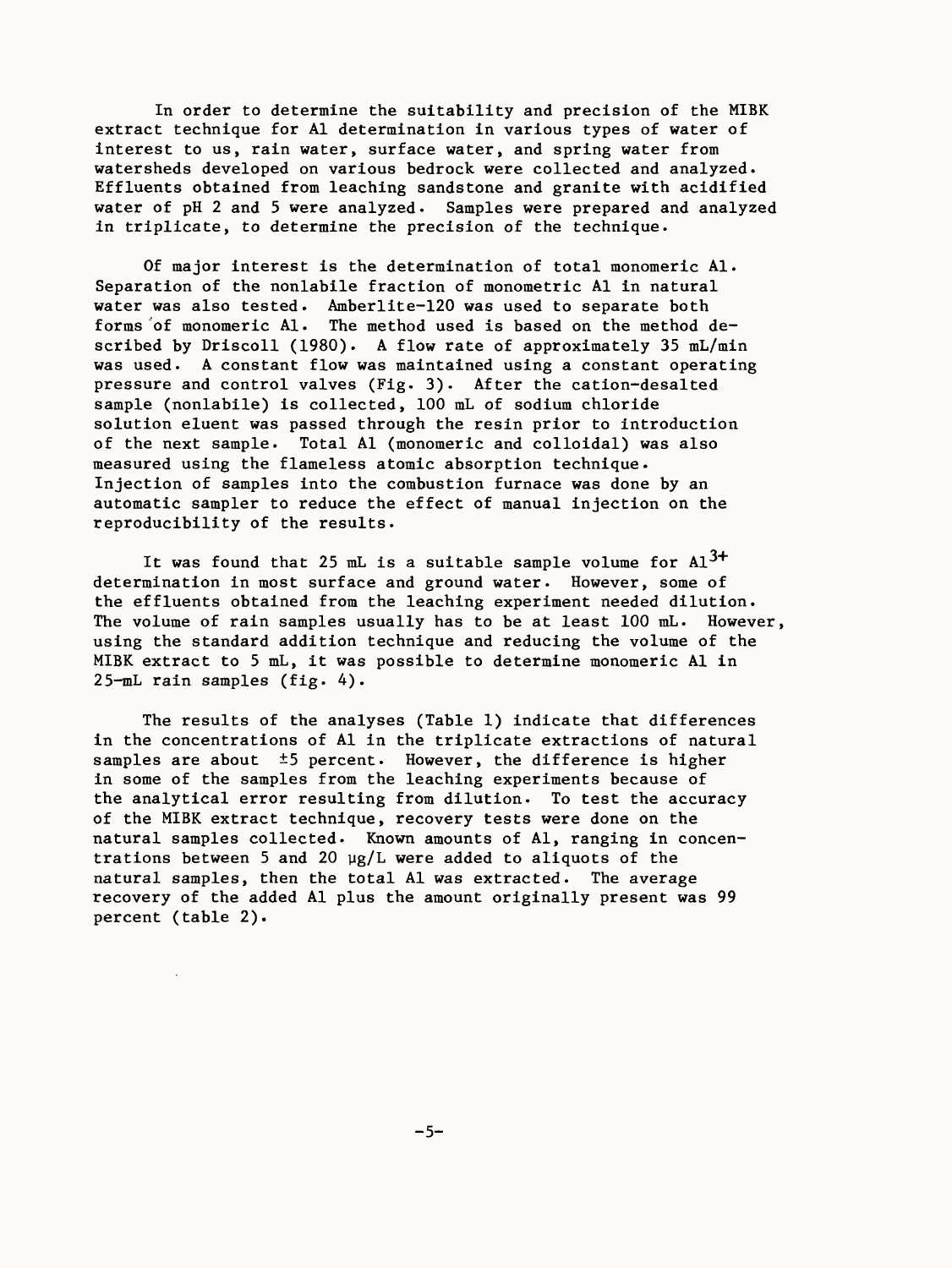CONCLUSIONS

The MIBK extract technique is an interference-free technique and is suitable for determination of dissolved Al in various types of water without using further purification techniques as those employed by May and others (1979). The detection limit of this technique, if Al is determined colorimetrically, is 2 µg/L for 25-mL samples and 10-mL MIBK extracts. However, lower detection limits can be achieved by increasing the volume of the sample and (or) decreasing the volume of the MIBK extract. The analytical uncertainity of the method is ±5 percent and the recovery of the added Al is 99 percent. Application of the standard addition technique to this method ensures the precision of determination of low Al concentration

Cellulose acetate filters were the least adsorbant, among those tested for Al. To eliminate the error due to adsorption on filters, it is suggested that the standards be filtered with the same type of filters as the samples. It is not necessary to use Teflon bottles to store water samples for Al determination for short period of times. Polyetheylene and polypropylene bottles are satisfactory, if presoaked in 50 percent nitric acid then rinsed thoroughly and soaked in distilled water.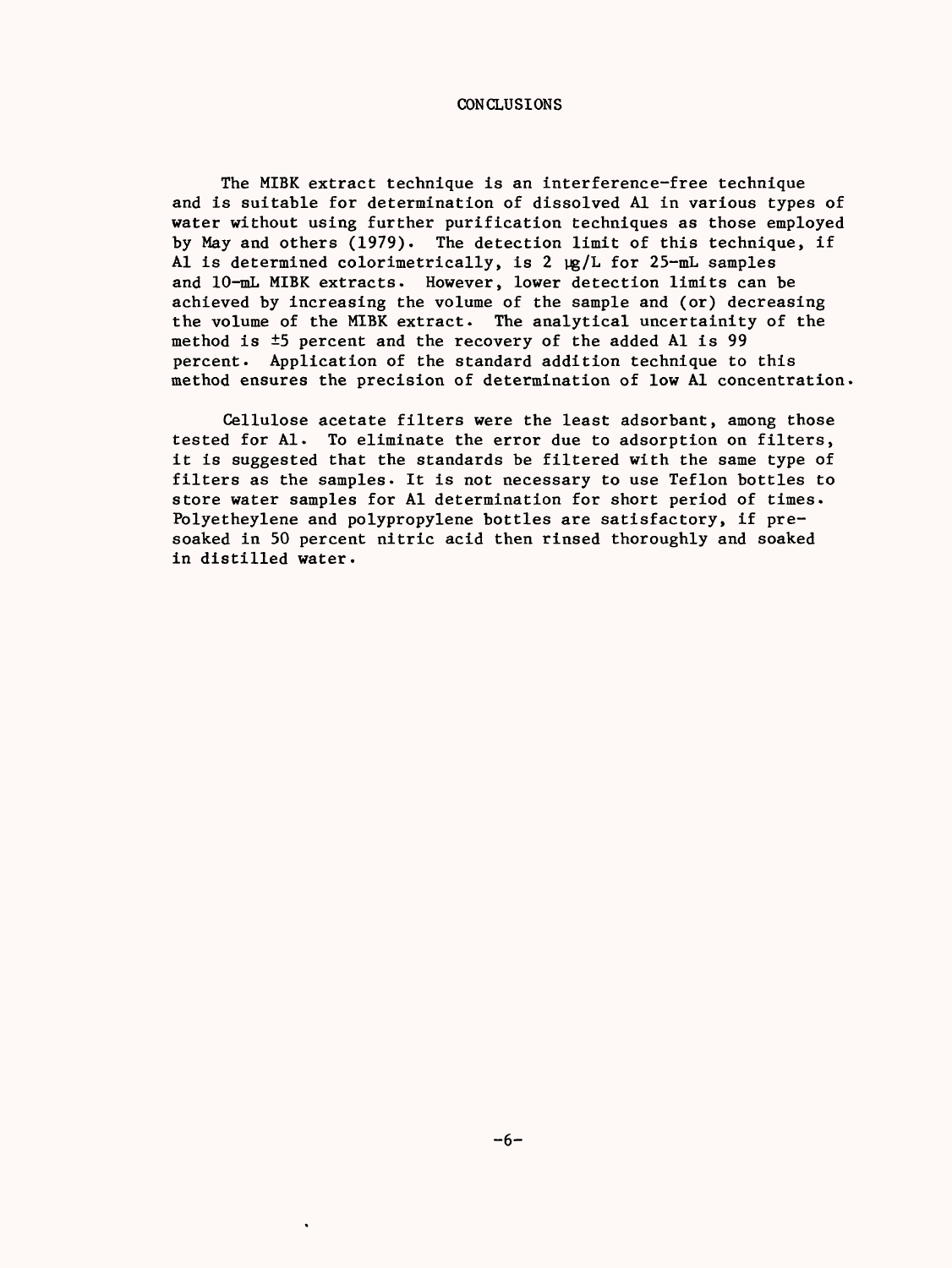#### **REFERENCES**

- Barnes, R. B., 1975, The determination of specific forms of aluminum in natural water: Chemical Geology, v. 15, p. 177-191.
- Dagnall, R. M., Smith, R., and West, T.S., 1965, Spectrofluorimetric determination of submicrogram amounts of aluminum using salicylidene-o-aminophenol. Talanta, v. 13, p. 609-617.
- Driscoll, C. T., 1980, Chemical characterization of some dilute acidified lakes and streams in the Adirondack region of New York State: Ph. D., dissertations, Cornell University, New York, 1981, 309 p., Ann Arbor, Mich., University Microfilms International.
- Hem , J. D., Roberson, C. E., Lind, C. J., and Polzer, W. L., 1973, Chemical interactions of aluminum with aqueous silica at 25<sup>o</sup>C: U.S. Geological Survey Water-Supply Paper 1827-E.
- Hydes, D. J., and Liss, P. S., 1976, Fluorimetric method for the determination of low concentrations of dissolved aluminum in natural waters: Analyst, v. 101, p. 922-931.
- Kennedy, V. C., Zelleweger, G. W; and Jones, B. F., 1974, Filter pore-size effect on the analysis of Al, Fe, Mn, and Ti in water: Water Resources Research, v. 10, p. 785-790.
- Klouda, G. A., 1977, An investigation of the geochemical uniformity of an ice sheet: University of New York at Buffalo, MS thesis, 64 p.
- May, H. M., Helmke, P. A., and Jackson, M. L., 1979, Determination of mononuclear dissolved aluminum in near-neutral waters: Chemical Geology, v. 24, p. 259-269.
- Morrison, G. H., and Freiser, H., 1957, Solvent extraction in analytical chemistry: New York, Wiley, p. 269.
- Sandell, E .B., 1959, Colorimetric determination of traces of metals New York, Interscience, 3rd ed., p. 1032.
- Shigematsu, T., Nishikawa, Y., Hiraki, K, and Nagano, N., 1970, Fluorimetrique determination of trace amounts of aluminum in natural waters by the lumogallion method: Japan Analyst, v. 19, p. 551-555.
- Stoffyn, M. A., 1979, The fate of dissolved aluminum within the oceans: Ph.D. dissertations, Northwestern University, Evanston, II., 1981, 157 p. Ann Arbor, Mich., University Microfilms International.
- Subramanian, K. S., Chakrabarti, C.L., Sueiras, J. E., and Maines, I. S., 1978, Preservation of some trace metals in samples of natural waters: Analytical Chemistry, v. 50,<br>p. 444-448.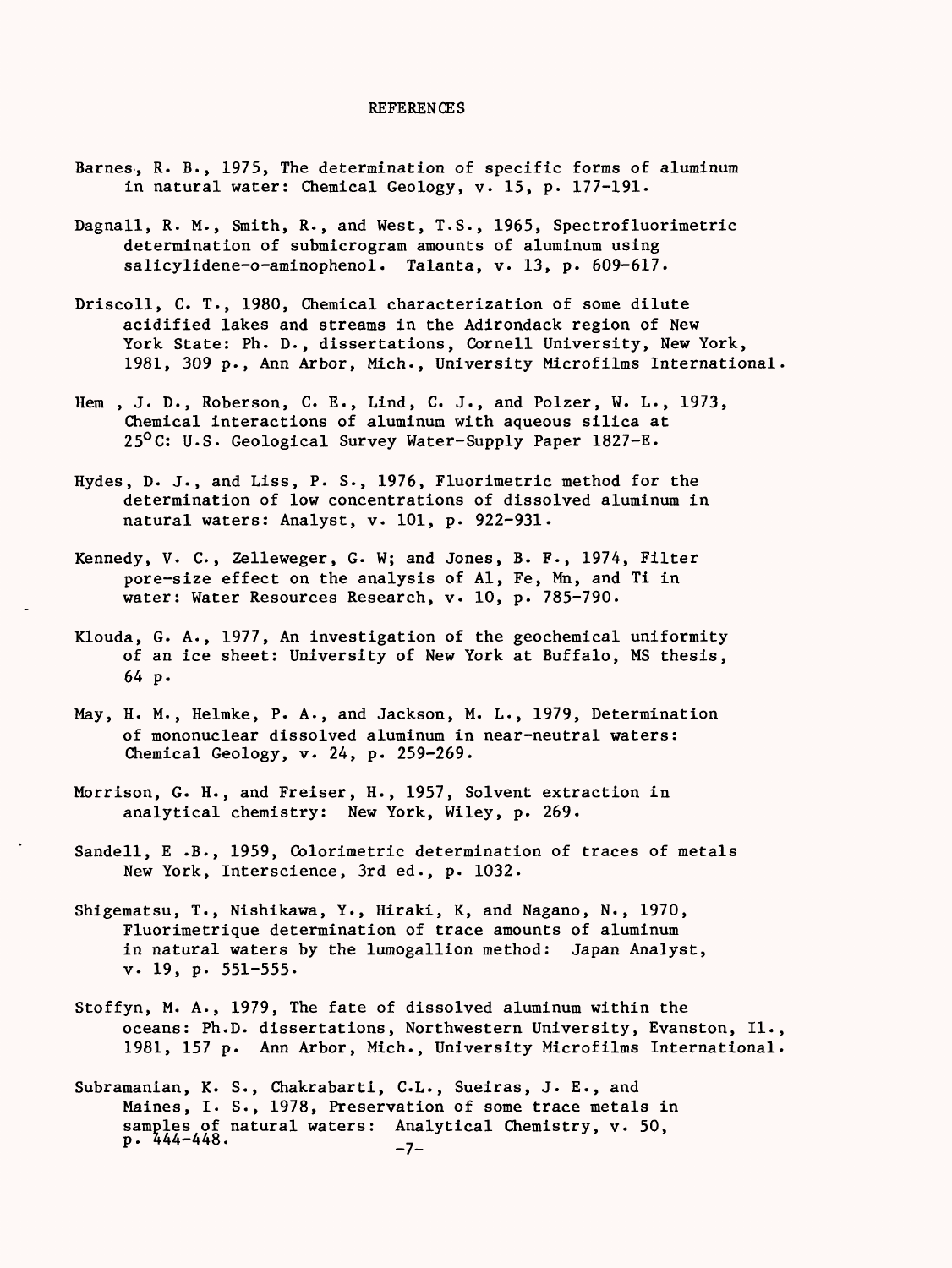

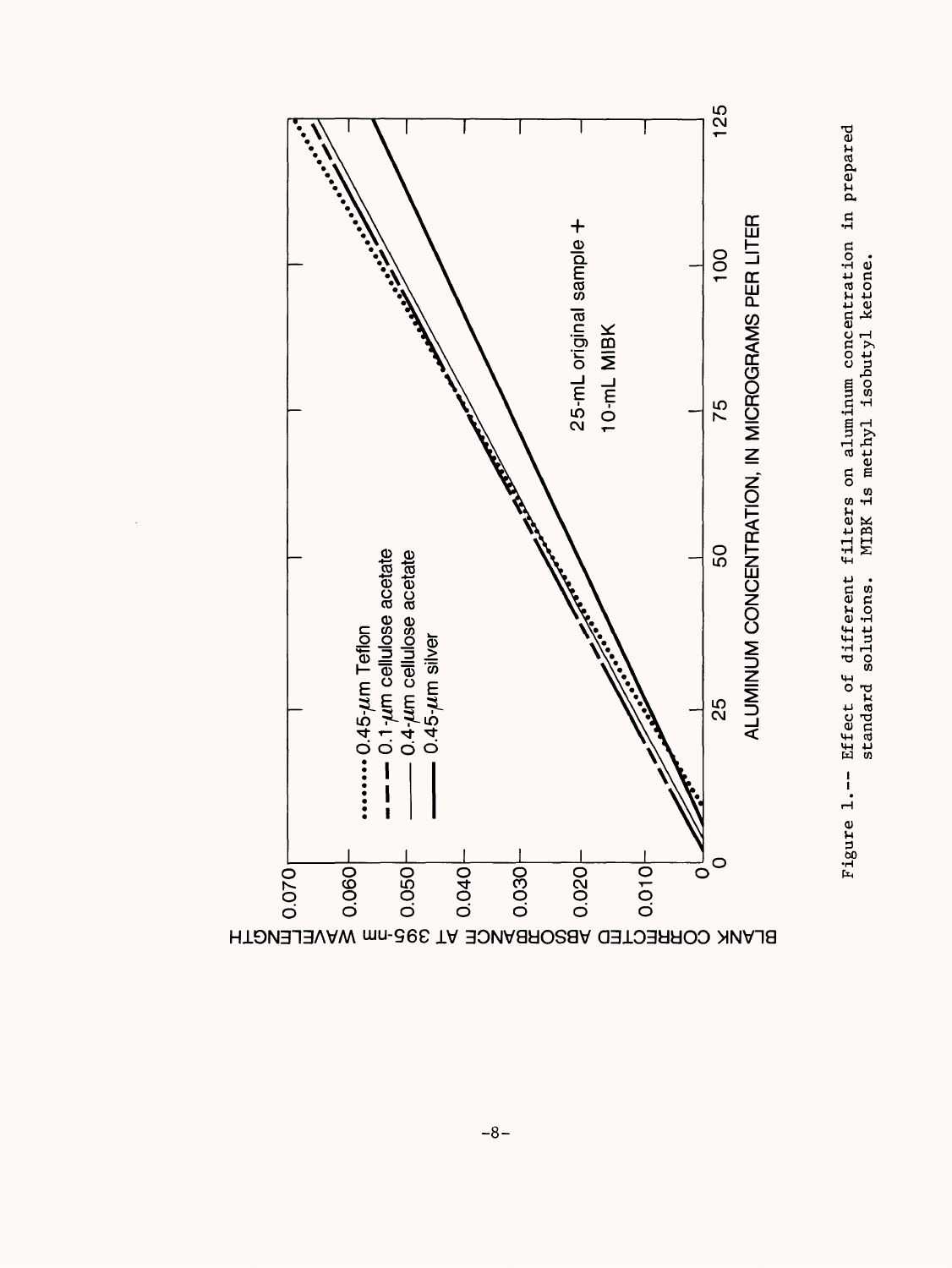

Figure 2.-- Optimum range of the methyl isobutyl ketone (MIBK) extract Figure 2.-- Optimum range of the methyl isobutyl ketone (MIBK) extract<br>technique. technique.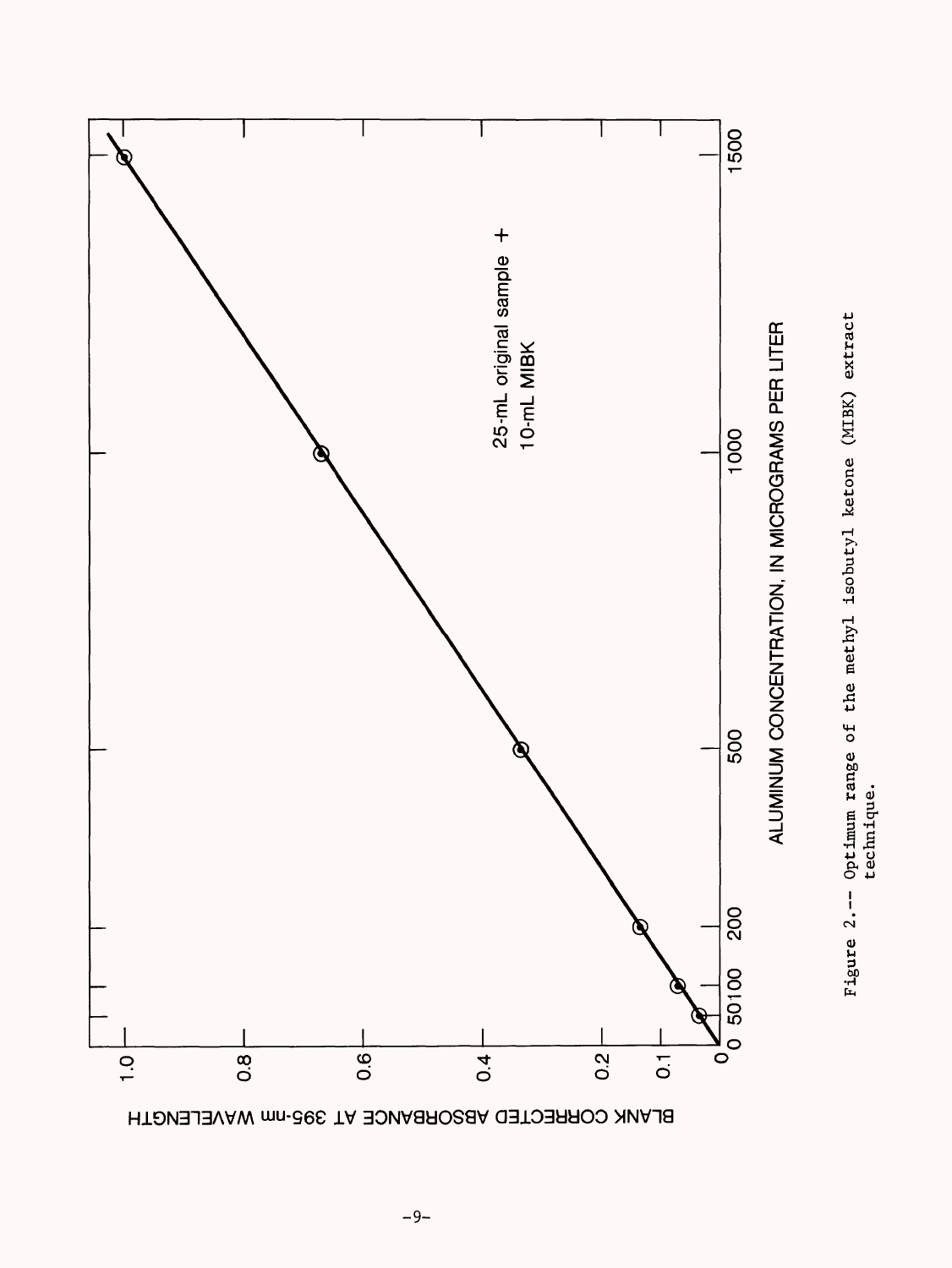

separacre<br> **complexe** -- Sketch showing cation-desalting column (not to scale) for<br>separation of nonlabile aluminum (monomeric alumino-organ etch showing cation-desalting column (not to scale) for<br>paration of nonlabile aluminum (monomeric alumino-organ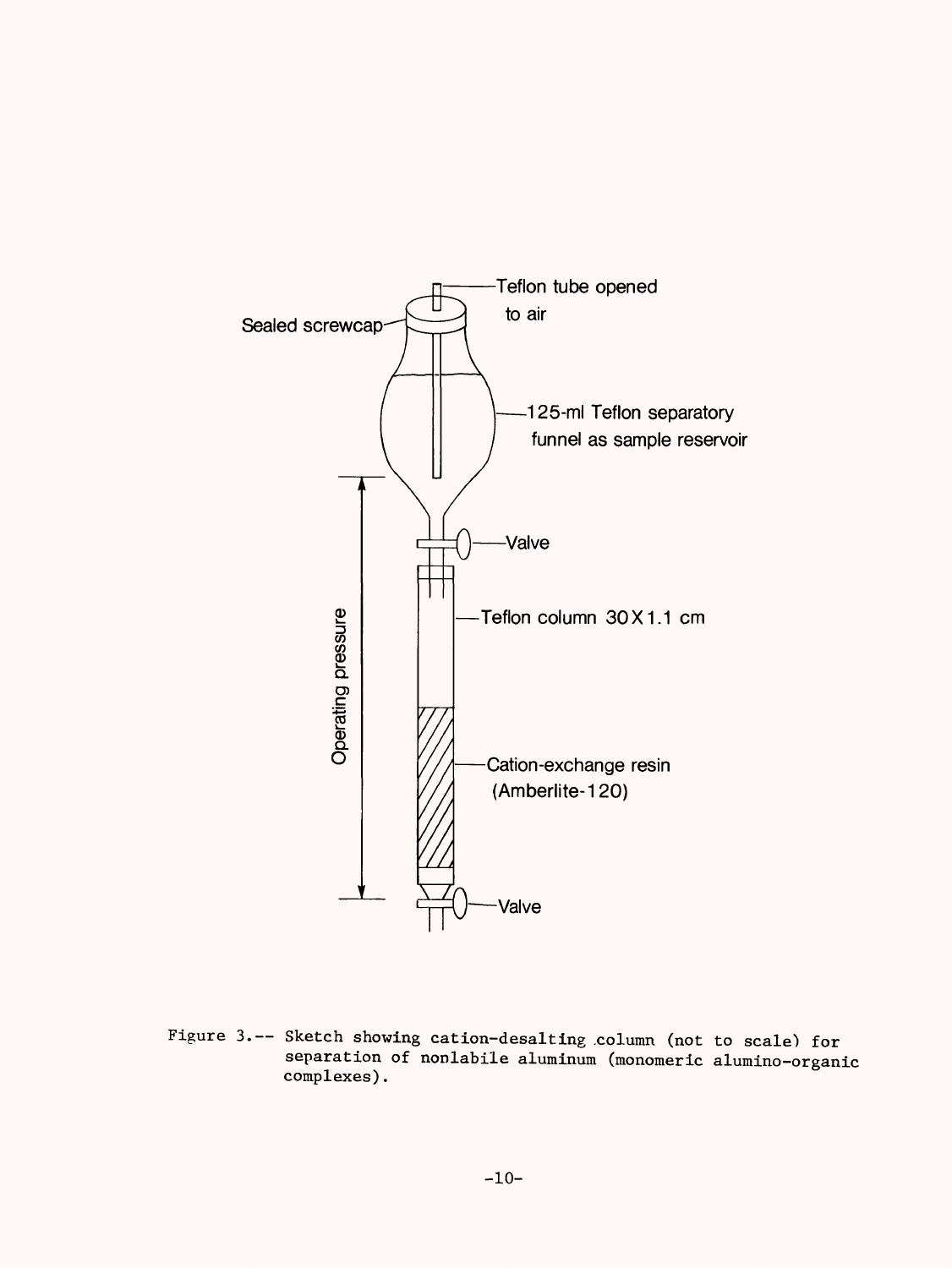

Figure 4.-- Example of analysis of rainwater by methyl isobutyl ketone Figure 4.-- Example of analysis of rainwater by methyl isobutyl ketone (MIBK) extraction using the standard addition technique. (MIBK) extraction using the standard addition technique.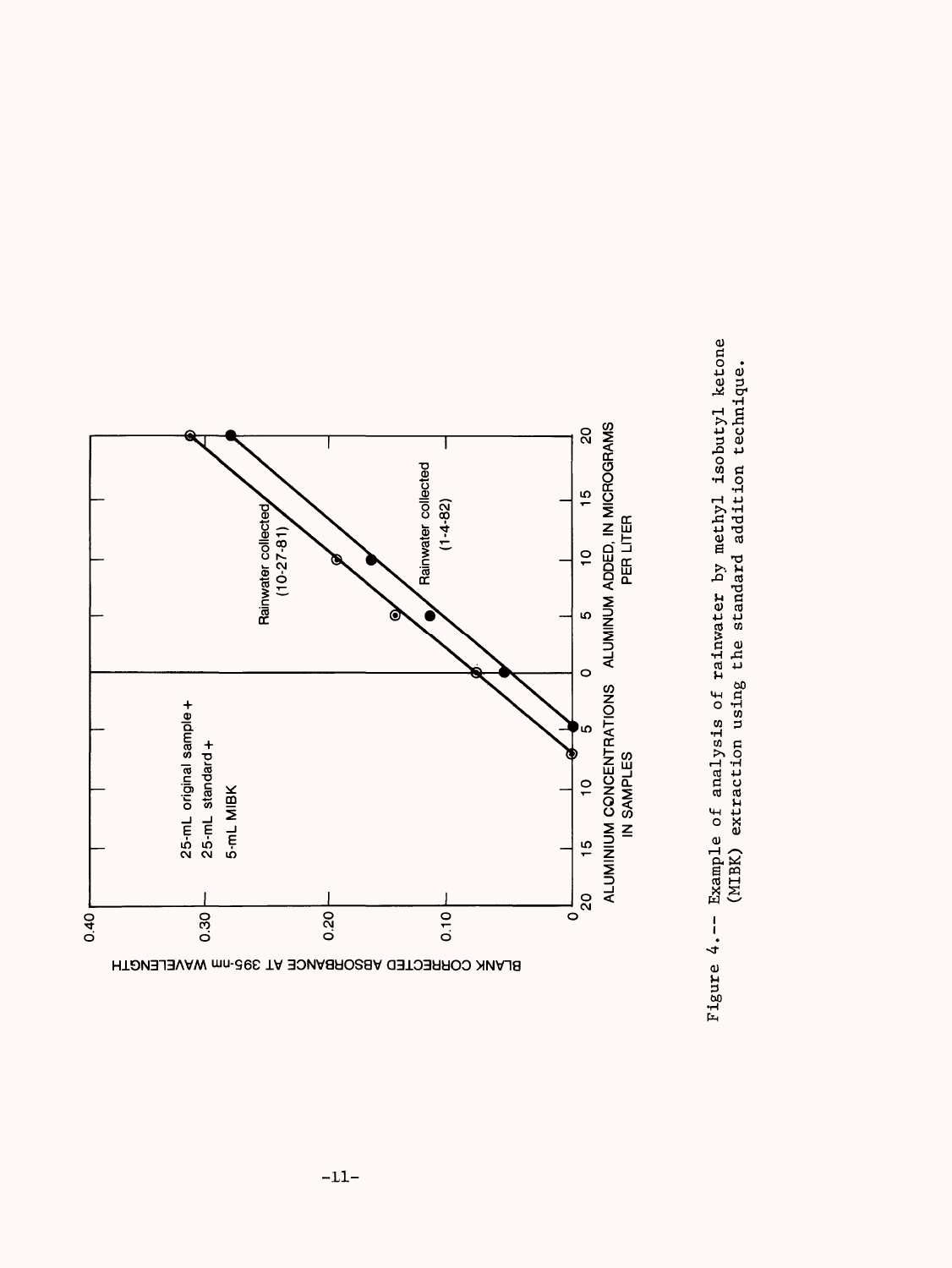|                                                                                |                                  |                                                        | Concentration in micrograms per liter                            |                                                                             |                            |
|--------------------------------------------------------------------------------|----------------------------------|--------------------------------------------------------|------------------------------------------------------------------|-----------------------------------------------------------------------------|----------------------------|
| Sample type                                                                    | sample<br>pH of                  | Monomeric<br>non-labile<br>$\overline{a}$              | Monomeric<br>labile<br>$\overline{a}$                            | Total monomeric $\frac{1}{2}$<br>$\frac{1}{2}$<br>$\ddot{}$<br>$\mathbf{z}$ | Precision in<br>percentage |
| Rain<br>Rain                                                                   | $\frac{1}{4}$ .7                 | $\ddot{a}$ .<br>$\ddot{a}$ .                           | $\ddot{a} \cdot \dot{d}$ .<br>n.d.                               | $71 + 0.5$<br>51 0.3                                                        | $\sim$ 0                   |
| Watershed developed on<br>Surface Water<br>sandstone<br>downstream<br>upstream | $5.88$<br>4.8                    | 123<br>122                                             | $97$<br>$161$                                                    | $220 - 6$<br>$283 + 5$                                                      | m N                        |
| Watershed developed on<br>downstream<br>upstream<br>shale                      | $7.26$<br>$5.21$                 | $\frac{1}{2}$<br>48                                    | 35<br>$\ddot{a}$ .                                               | $33 + 2$<br>$83 + 3$                                                        | ৽ ব                        |
| Watershed developed on<br>granite<br>downstream<br>upstream                    | 6.68<br>6.74                     | $\mathbf{a} \cdot \mathbf{d}$ .<br>$\mathbf{u}$ .      | $\ddot{a}$ .<br>$\frac{1}{n}$                                    | $30 - 2$<br>$25 - 1$                                                        | Ñ<br>4                     |
| Spring in sandstone<br>Groundwater                                             | 6.05                             | $\ddot{a} \cdot \dot{d}$ .                             | $\ddot{a}$ .                                                     | $55 + 2$                                                                    | 4                          |
| Soil developed<br>on sandstone<br>Soil Water                                   | 6.15                             | $\frac{1}{a}$                                          | $\ddot{a}$ .                                                     | 75±2                                                                        | S                          |
| 20 hours of leaching rocks<br>Effluents obtained after<br>with acidified water |                                  |                                                        |                                                                  |                                                                             |                            |
| sandstone, pH 5<br>sandstone, pH 2<br>granite, pH 5<br>granite, pH 2           | 6.10<br>$2.15$<br>$6.55$<br>3.83 | $n \cdot d$ .<br>n.d.<br>$\ddot{a}$ .<br>$\frac{1}{2}$ | $\ddot{a}$ .<br>$n \cdot d$ .<br>$\frac{1}{n}$ .<br>$\ddot{a}$ . | 75,000 ±8,000<br>$1,200+100$<br>300±9<br>75±3                               | 489                        |
|                                                                                |                                  |                                                        |                                                                  |                                                                             |                            |

Table 1. Results of analyses for aluminum in different types of water Table 1. Results of analyses for aluminum in different types of water

n.d. = not determined. n.d. = not determined.

 $1/$  The average of analyses of 3 different aliquots of the same sample. I/ The average of analyses of 3 different aliquots of the same sample.